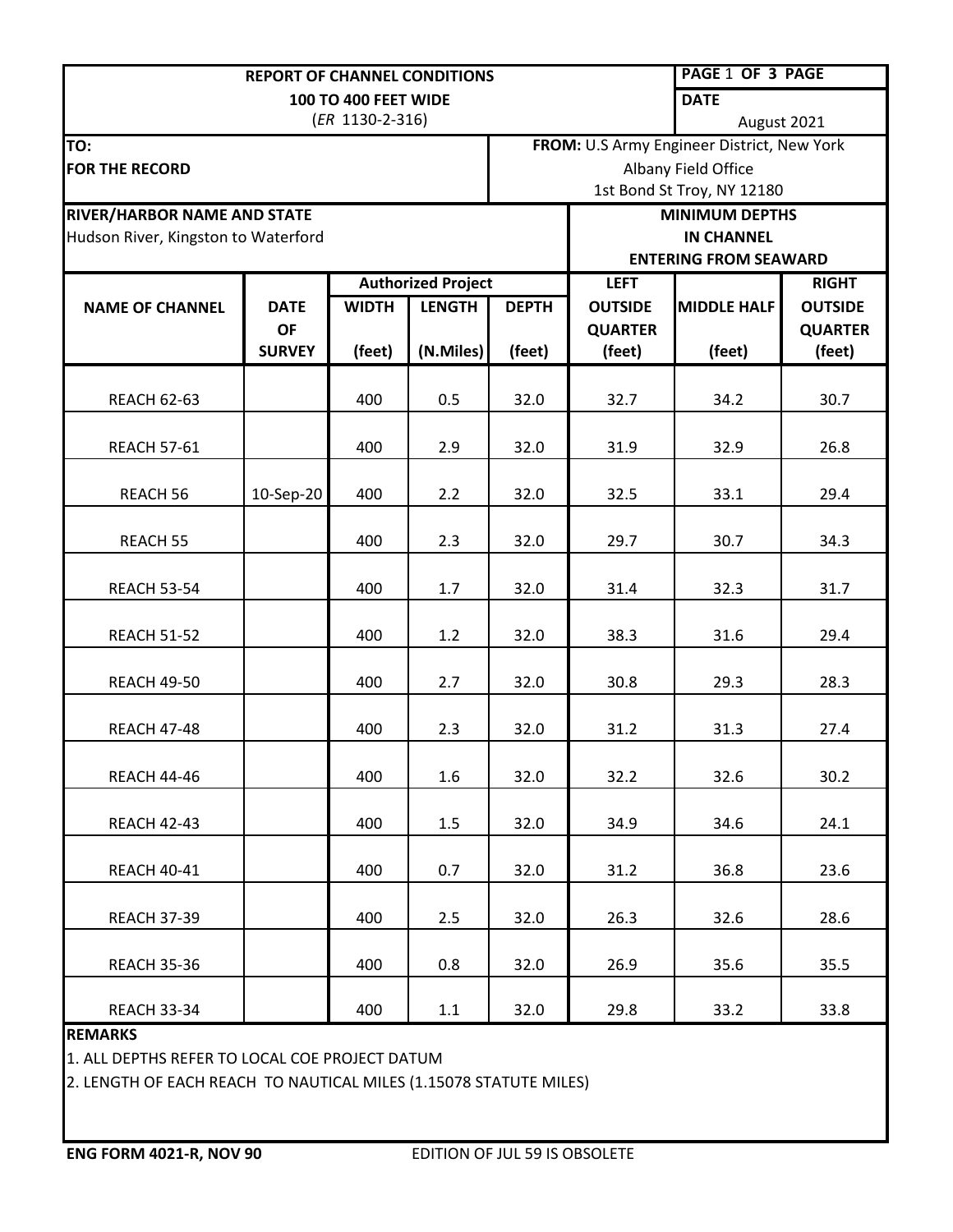|                                     | <b>REPORT OF CHANNEL CONDITIONS</b> |                           | <b>PAGE 2 OF 3 PAGE</b> |                                             |                       |                    |                |  |
|-------------------------------------|-------------------------------------|---------------------------|-------------------------|---------------------------------------------|-----------------------|--------------------|----------------|--|
| <b>100 TO 400 FEET WIDE</b>         |                                     |                           |                         |                                             | <b>DATE</b>           |                    |                |  |
|                                     | (ER 1130-2-316)                     |                           | AUGUST 2021             |                                             |                       |                    |                |  |
| TO:                                 |                                     |                           |                         | FROM: U.S Army Engineer District, New York  |                       |                    |                |  |
| <b>FOR THE RECORD</b>               |                                     |                           |                         | Albany Field Office                         |                       |                    |                |  |
|                                     |                                     |                           |                         | 1st Bond ST Troy, NY 12180                  |                       |                    |                |  |
| RIVER/HARBOR NAME AND STATE         |                                     |                           |                         |                                             | <b>MINIMUM DEPTHS</b> |                    |                |  |
| Hudson River, Kingston to Waterford |                                     |                           |                         |                                             | <b>IN CHANNEL</b>     |                    |                |  |
|                                     |                                     |                           |                         | <b>ENTERING FROM SEAWARD</b><br><b>LEFT</b> |                       |                    | <b>RIGHT</b>   |  |
|                                     | <b>DATE</b>                         | <b>Authorized Project</b> |                         | <b>DEPTH</b>                                | <b>OUTSIDE</b>        | <b>MIDDLE HALF</b> | <b>OUTSIDE</b> |  |
| <b>NAME OF CHANNEL</b>              | <b>OF</b>                           | <b>WIDTH</b>              | <b>LENGTH</b>           |                                             | <b>QUARTER</b>        |                    | <b>QUARTER</b> |  |
|                                     | <b>SURVEY</b>                       | (feet)                    | (N.Miles)               | (feet)                                      | (feet)                | (feet)             | (feet)         |  |
|                                     |                                     |                           |                         |                                             |                       |                    |                |  |
| <b>REACH 31-32</b>                  |                                     | 400                       | 2.5                     | 32.0                                        | 29.1                  | 29.8               | 28.8           |  |
| Hudson Anchorage                    |                                     |                           |                         |                                             |                       | 24.3               |                |  |
|                                     |                                     |                           |                         |                                             |                       |                    |                |  |
| <b>REACH 29-30</b>                  |                                     | 400                       | 2.1                     | 32.0                                        | 28.3                  | 28.3               | 27.8           |  |
|                                     |                                     |                           |                         |                                             |                       |                    |                |  |
| <b>REACH 27-28</b>                  |                                     | 400                       | 1.4                     | 32.0                                        | 26.8                  | 29.3               | 26.1           |  |
| <b>REACH 25-26</b>                  |                                     | 400                       | 1.5                     | 32.0                                        | 28.6                  | 29.4               | 27.4           |  |
| <b>REACH 23-24</b>                  |                                     | 400                       | 1.8                     | 32.0                                        | 27.8                  | 29.6               | 30.7           |  |
|                                     |                                     |                           |                         |                                             |                       |                    |                |  |
| <b>Stuyvesant Anchorage</b>         |                                     |                           |                         |                                             |                       | 29.8               |                |  |
|                                     |                                     |                           |                         |                                             |                       |                    |                |  |
| <b>REACH 18-22</b>                  |                                     | 400                       | 2.9                     | 32.0                                        | 28.1                  | 30.4               | 24.8           |  |
| <b>REACH 16-17</b>                  |                                     | 400                       | 1.0                     | 32.0                                        | 31.8                  | 32.8               | 27.1           |  |
|                                     |                                     |                           |                         |                                             |                       |                    |                |  |
| <b>REACH 14-15</b>                  |                                     | 400                       | 1.5                     | 32.0                                        | 29.6                  | 32.3               | 27.9           |  |
| <b>RECAH 12-13</b>                  |                                     | 400                       | 1.3                     | 32.0                                        | 27.3                  | 32.8               | 30.7           |  |
| <b>REACH 10-11</b>                  |                                     | 400                       | 1.3                     | 32.0                                        | 29.1                  | 32.1               | 26.8           |  |
|                                     |                                     |                           |                         |                                             |                       |                    |                |  |
| REACH 6-9                           |                                     | 400                       | 1.7                     | 32.0                                        | 25.8                  | 31.2               | 25.8           |  |
| REACH 3-5                           |                                     | 400                       | $1.6\,$                 | 32.0                                        | 28.4                  | 32.9               | 26.1           |  |

**REMARKS** 

1. ALL DEPTHS REFER TO LOCAL COE PROJECT DATUM

2. LENGTH OF EACH REACH REFER TO NAUTICAL MILES (1.15078 STATUTE MILES)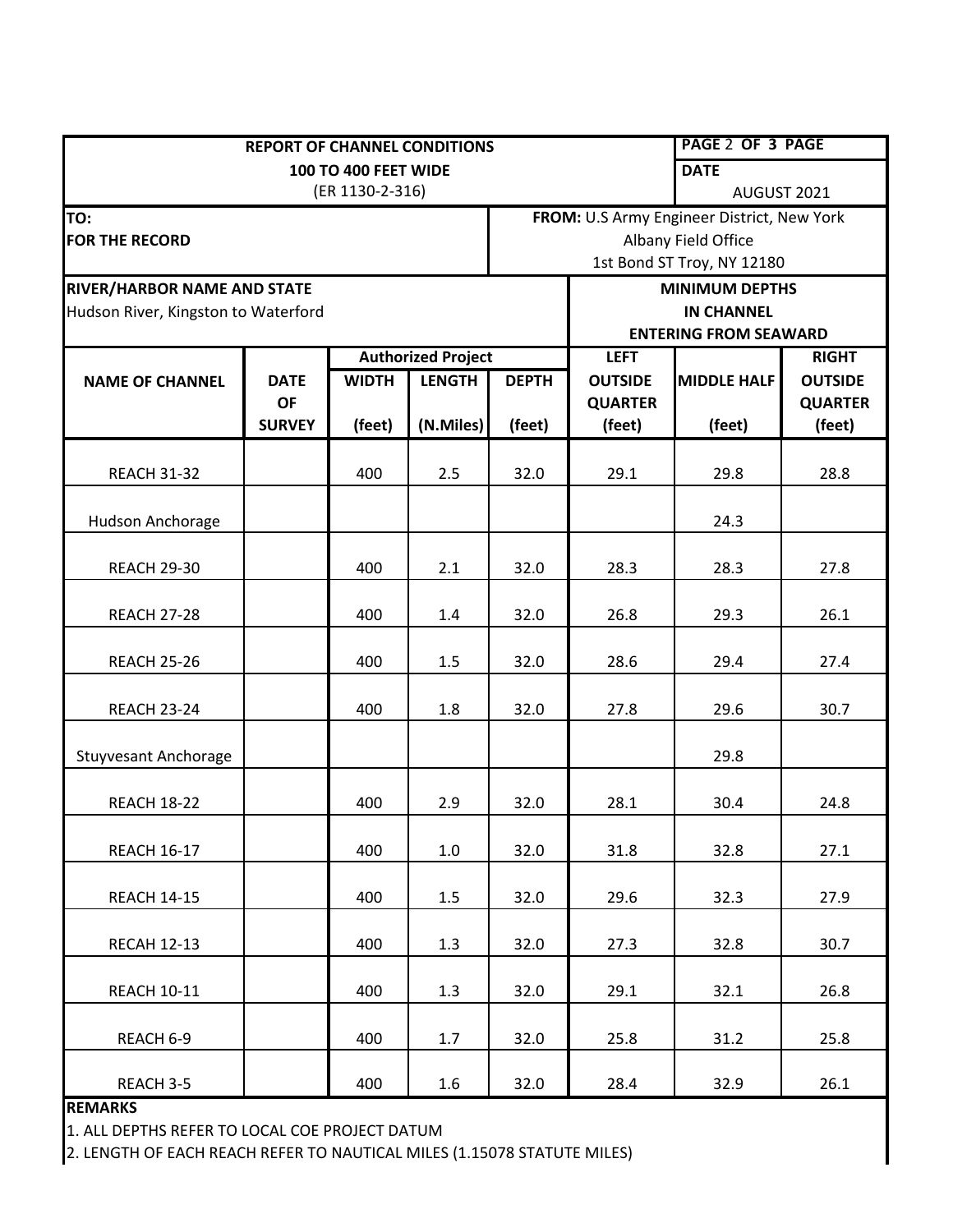## **ENG FORM 4021-R, NOV 90** EDITION OF JUL 59 IS OBSOLETE

| <b>REPORT OF CHANNEL CONDITIONS</b>                            |               | PAGE 3 OF 3 PAGE                                    |                           |                                            |                              |                    |                |  |
|----------------------------------------------------------------|---------------|-----------------------------------------------------|---------------------------|--------------------------------------------|------------------------------|--------------------|----------------|--|
|                                                                |               | <b>DATE</b>                                         |                           |                                            |                              |                    |                |  |
|                                                                |               | (ER 1130-2-316)                                     |                           | AUGUST 2021                                |                              |                    |                |  |
| TO:                                                            |               |                                                     |                           | FROM: U.S Army Engineer District, New York |                              |                    |                |  |
| <b>FOR THE RECORD</b>                                          |               |                                                     |                           | Albany Field Office                        |                              |                    |                |  |
| <b>RIVER/HARBOR NAME AND STATE</b>                             |               | 1st Bond ST Troy, NY 12180<br><b>MINIMUM DEPTHS</b> |                           |                                            |                              |                    |                |  |
| Hudson River, Kingston to Waterford                            |               |                                                     |                           |                                            | <b>IN CHANNEL</b>            |                    |                |  |
|                                                                |               |                                                     |                           |                                            | <b>ENTERING FROM SEAWARD</b> |                    |                |  |
|                                                                |               |                                                     | <b>Authorized Project</b> |                                            | <b>LEFT</b>                  |                    | <b>RIGHT</b>   |  |
| <b>NAME OF CHANNEL</b>                                         | <b>DATE</b>   | <b>WIDTH</b><br><b>LENGTH</b>                       |                           | <b>DEPTH</b>                               | <b>OUTSIDE</b>               | <b>MIDDLE HALF</b> | <b>OUTSIDE</b> |  |
|                                                                | <b>OF</b>     |                                                     |                           |                                            | <b>QUARTER</b>               |                    | <b>QUARTER</b> |  |
|                                                                | <b>SURVEY</b> | (feet)                                              | (N.Miles)                 | (feet)                                     | (feet)                       | (feet)             | (feet)         |  |
| <b>REACH 2</b>                                                 |               | 400                                                 | 1.0                       | 32.0                                       | 18.9                         | 18.1               | 22.4           |  |
| <b>Albany Turning Basin</b>                                    |               |                                                     |                           |                                            |                              | 27.8               |                |  |
| <b>REACH 1</b>                                                 |               | 400                                                 | 0.5                       | 32.0                                       | 15.1                         | 13.8               | 13.6           |  |
| Head of the 27' Project to 900'<br>South of Dunns Bridge       |               | 400                                                 | 0.2                       | 27.0                                       | 12.5                         | 15.7               | 14.0           |  |
| 900 FT south of Dunns Bridge to<br>Albany Swing Bridge         |               | 400                                                 | 0.9                       | 14.0                                       | 9.0                          | 9.5                | 13.9           |  |
| Albany Swing Bridge to Light 223<br>(Reache N26 to N25)        |               | 400                                                 | 0.4                       | 14.0                                       | 0.9                          | 7.2                | 9.8            |  |
| Light 223 to Menands Bridge<br>(Reach N25 to N18)              |               | 400                                                 | 3.0                       | 14.0                                       | 12.3                         | 13.1               | 10.4           |  |
| <b>Menands Bridge to Congress</b><br>Bridge (Reach N17 to N14) |               | 400                                                 | 1.7                       | 14.0                                       | 13.7                         | 11.4               | 6.3            |  |
| Congress Bridge to Collar City<br>Bridge (Reach N14 to N08)    |               | 400                                                 | 0.5                       | 14.0                                       | 10.4                         | 6.4                | 5.7            |  |
| Collar City Bridge to Troy Lock and<br>Dam (Reach N07 to N05)  |               | 400                                                 | 0.9                       | 14.0                                       | 5.6                          | 11.7               | 8.3            |  |
| Troy Lock and Dam and Approach<br>(Reach N05 to N04)           |               | 40-125                                              | 0.3                       | 14.0                                       | 8.2                          | 12.6               | 5.3            |  |
| Troy Lock and Dam to Waterford<br>(Reach N04 to N01)           |               | 200                                                 | 1.9                       | 14.0                                       | 11.2                         | 12.2               | 10.9           |  |

REMARKS

1. ALL DEPTHS REFER TO LOCAL COE PROJECT DATUM

2. LENGTH OF EACH REACH REFER TO NAUTICAL MILES (1.15078 STATUTE MILES)